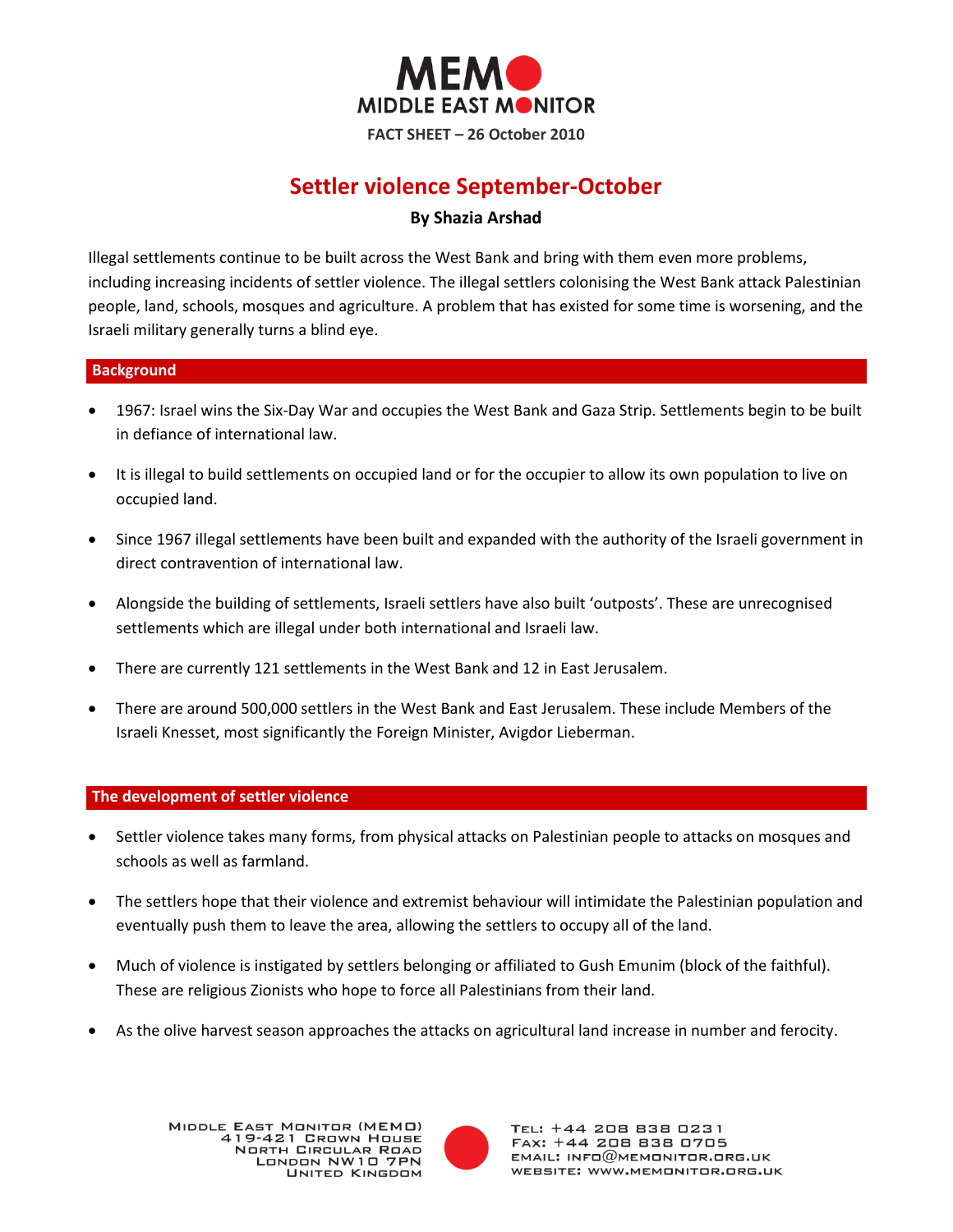

#### **Mosque attacks**

- Attacks on mosques in the West Bank have increased in number; while some are reported in the British media, most are ignored.
- In May 2010 a mosque in the village of Libban al Sharqiya, north of Ramallah, was attacked. The mosque was set on fire and most of the large prayer hall was destroyed, along with copies of the Qur'an and other texts.
- The village of Yasuf, near Nablus, also saw the destruction of a mosque some months ago when it was subject to an arson attack.
- A mosque in Beit Fajjar, near Bethlehem was also torched and had Hebrew graffiti scrawled on the walls.
- Many other mosques in the West Bank have been subject to attacks such as these.
- The Palestinian Authority Minister of Waqf (Religious Endowments) has said that these actions by settlers are provoked by the settlers' intention to spark-off a religious war.
- Although the Palestinian residents report these atrocities to the Israeli authorities, they have failed to apprehend and charge any of the criminals responsible.
- The Grand Mufti of Jerusalem told Reuters news agency that the settlers aim is to terrorise the Palestinians.

#### **School attacks**

- Schools across the West Bank have also been attacked by settlers.
- Many schools have often been rebuilt only to be destroyed again.
- Most recently, a Palestinian secondary school near Nablus was attacked by settlers from the nearby settlement of Elli. The school's sports equipment store room was set on fire. Graffiti in Hebrew was scrawled across the walls.
- The Israeli military has not brought any perpetrators to account and did little to prevent repeat attacks on schools.
- These attacks destroy Palestinian lives in many ways; attacks on schools destroy the children's right to an education.

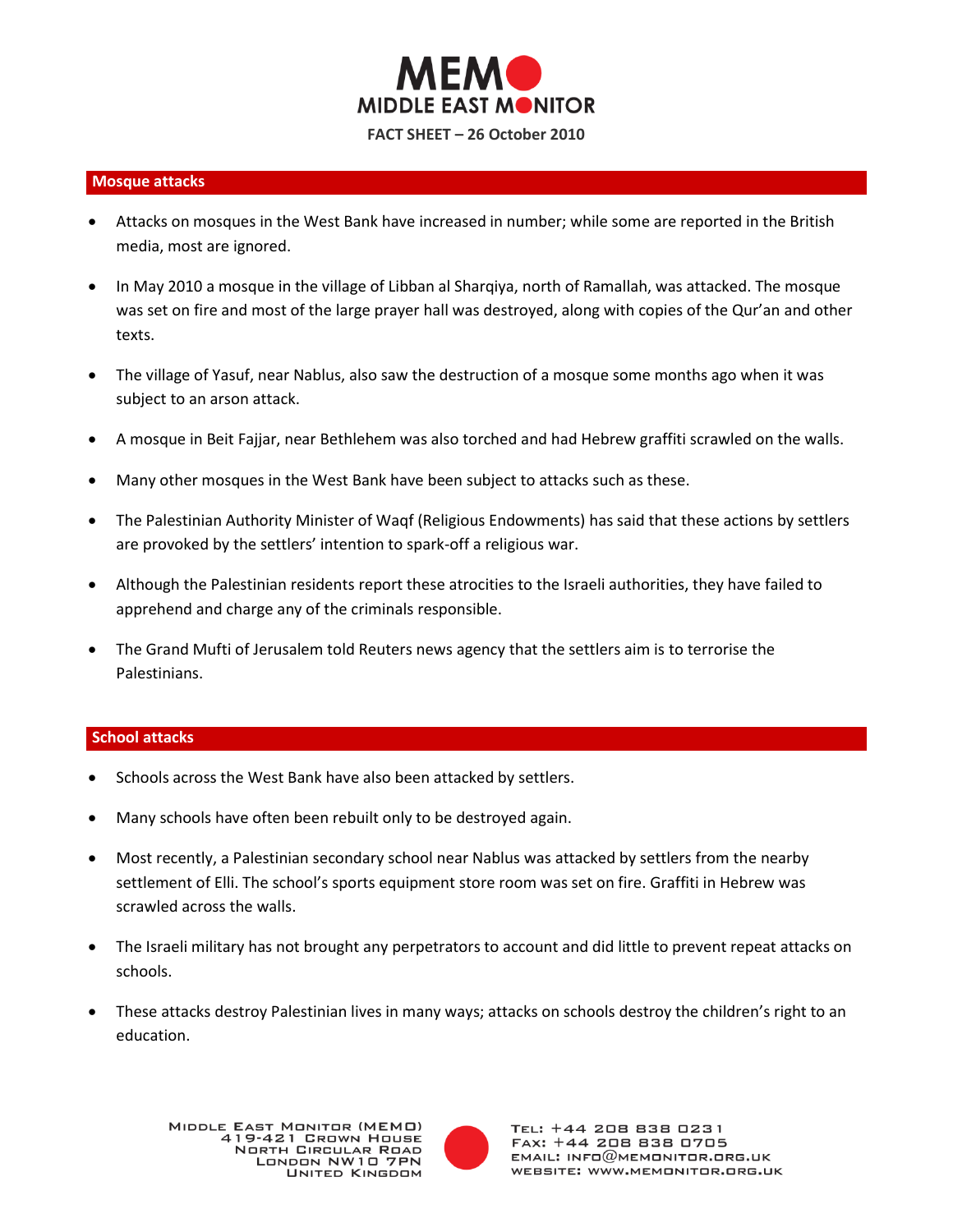

#### **Olive groves**

- Yesh Din, an Israeli human rights organisation has reported a stark increase in the damage to Palestinian olive trees and crops as a result of settler-related incidents.
- Olive crops cover approximately 800,000 dunums across the West Bank.
- The increase in the number of attacks on olive groves is reported to be the result of the ten month moratorium on settlement construction in the West Bank, which caused uncertainly for the settlers.



- Oxfam has conducted a report into the potential benefit that the olive crops could provide to the Palestinian economy. It noted that the growing problem of settler violence and the destruction of the olive crops was a significant factor in the restriction of wealth that the olive crops could provide.
- It is estimated that 95% of the harvest is used to make olive oil which is worth 364m shekels (£64m).
- Incidents include the destruction of Mohammed Abu Najar's farm in Burin, near the settlement of Bracha. In a 2 week period in 2009, 400 of his olive trees were destroyed. In July this year a further 75 trees were cut down by settlers.
- Rasmia Awase, a resident of Libban al Sharqiya, found 40 of her olive trees chopped down and destroyed. Unfortunately, these trees were the best of the crop and had been left until last for harvesting.
- In the village of Tir, near Nablus it is reported that Israeli settlers set fire to approximately 100 dunums of agricultural land.
- In Beit Ummar, near Hebron, settlers pumped waste water onto large areas of agricultural land.
- Yesh Din has reported that the Israeli military has done little to enforce the law on Israeli settlers who destroy the olive harvest and, further, that the forces have actually stood aside and not tried to stop this aggression.

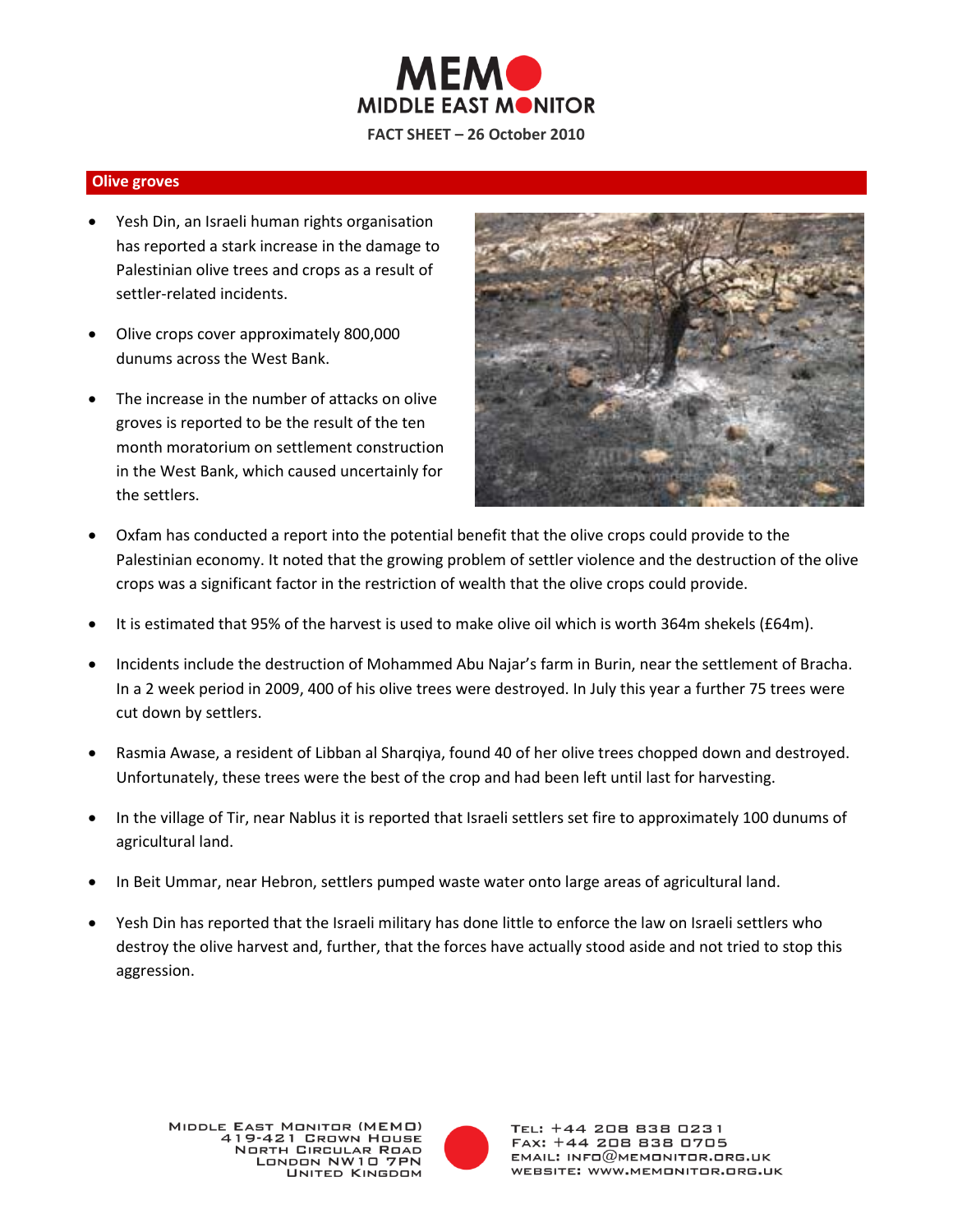

# **Physical violence**

- Settler violence is not limited to property destruction and there have been many reports of attacks on Palestinian citizens.
- The Alternative Information Centre reported at least 30 attacks on Palestinians in the period July-August 2010.
- A Palestinian farmer from the Al-Khadr village near Bethlehem was run down by a settler's car.
- A Palestinian child from Hebron was injured and taken to a local clinic after being run down by settlers driving a motorcycle. Another child from Hebron was taken to hospital when a group of settlers from the Ramot Yashai Outpost beat her with stones.
- Hebron has seen some of the most violent attacks, such as the four Palestinian workers who were injured when settlers attacked them with stakes. Hebron's mayor, Zahran Abu Qubaita, has reported that such attacks are increasing in Hebron.
- B'TSelem, an Israeli human rights organisation, collects testimonies from Palestinians who are subject to such violent attacks.
- Khaled Najar is a farmer who was attacked by a settler from the nearby illegal settlement of Mitzpeh Ya'ir. Najar was grazing his flock on his land near the village of Khawawis when he was set upon by the settler.



- The Israeli military has done little to protect Palestinians from the aggression of the settlers. Under international law, the Israeli military and police have a duty of care to protect the civilians of the land the Israelis are occupying.
- Settler aggression has not been curbed by Israel's military presence; many attacks take place with Israeli soldiers looking on.

MIDDLE EAST MONITOR (MEMO) - EAST MONTER (MEMO) **NORTH CIRCULAR ROAD** LONDON NW10 7PN **UNITED KINGDOM**